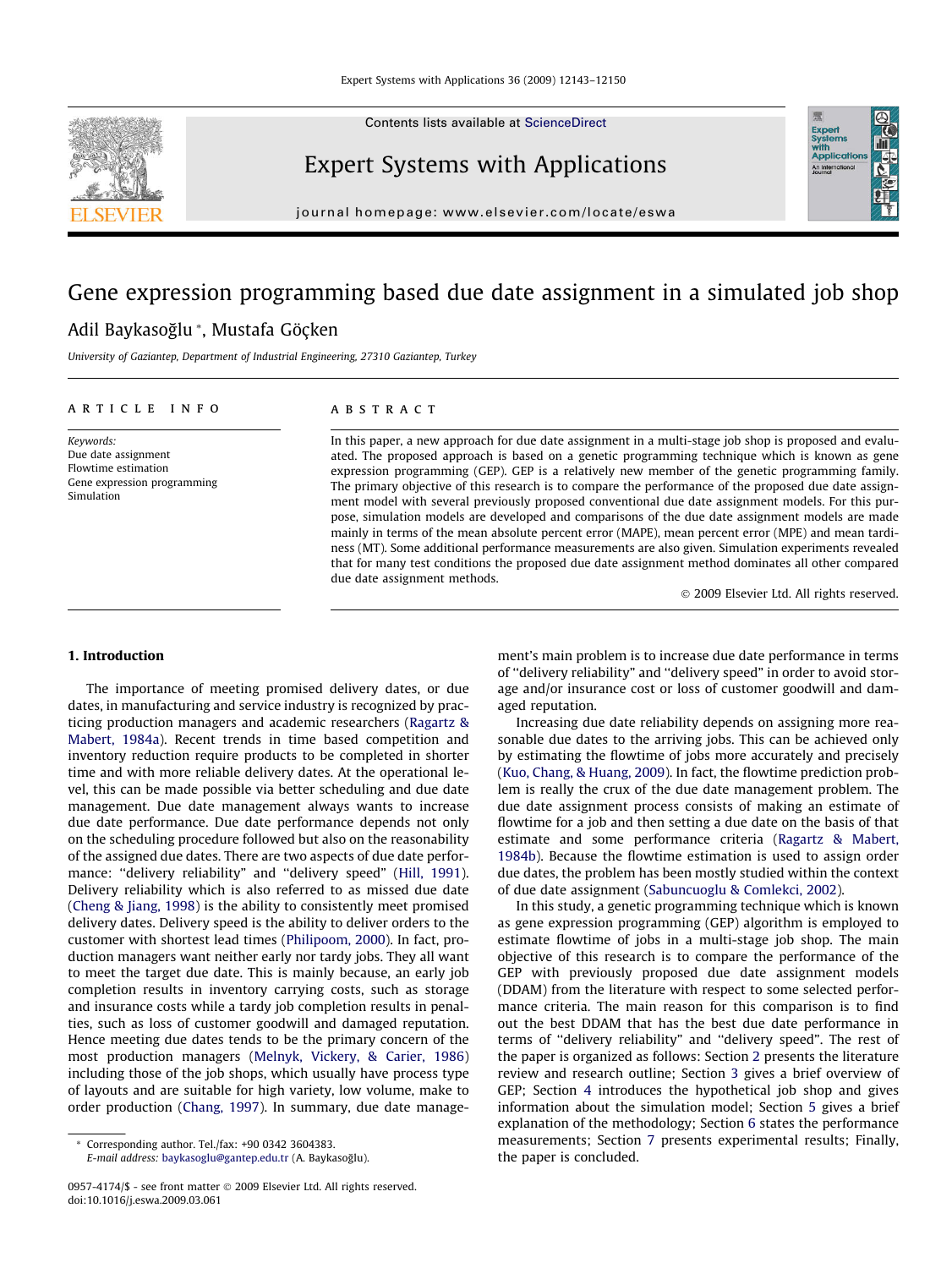### <span id="page-1-0"></span>2. Literature review and research outline

It has been observed that some of the DDAM in the early liter-ature only focus on the job related information [\(Baker, 1984; Baker](#page--1-0) [& Kanet, 1983; Chiu, Chang, & Chiu, 2003; Conway, 1965; Eilon &](#page--1-0) [Chowdhury, 1967; Enns, 1993; Moses, Grant, Gruenwald, & Pulat,](#page--1-0) [2004; Ragartz & Mabert, 1984b; Sha, Storch, & Liu, 2007; Vig &](#page--1-0) [Dooley, 1991](#page--1-0)). For example; the ''Total Work Content" (TWK)" rule requires that each job has to be assigned an allowance that is a multiple of job processing time ([Anderson & Nyirenda, 1990; Chiu](#page--1-0) [et al., 2003; Conway, 1965; Enns, 1993; Ragartz & Mabert, 1984b;](#page--1-0) [Sha et al., 2007\)](#page--1-0). Another due date assignment rule which is known as ''number of operations (NOP)" defined flowtime of a job as a function of its number of operations to be performed ([Conway,](#page--1-0) [1965; Ragartz & Mabert, 1984b\)](#page--1-0). ''Equal Slack (SLK)" determines the due date of jobs based on a common slack  $(q)$  which is added to the sum of the release dates and processing times of individual jobs ([Baker & Bertrand, 1981; Vig & Dooley, 1991\)](#page--1-0). ''Constant flow allowance (CON)" gives equal allowance to each job [\(Baker &](#page--1-0) [Bertrand, 1981; Cheng, 1987; Wilson & Keating, 2002](#page--1-0)). ''Process plus waiting (PPW)" combines the CON, SLK and TWK into one model; in which due dates are linear functions of the job's processing time [\(Chiu et al., 2003; Enns, 1995](#page--1-0)). For convenience, the formal definitions of these DDAMs are given in Table 1:

Where;  $r_i$  and  $p_i$  denote the arrival time for job *i* and processing time of job *i*, respectively. The parameter  $k$  is a constant that would be chosen differently for each rule in order to achieve a given average flow allowance,  $q$  is a slack allowance which may be negative,  $m_i$  is the number of operations required to complete job *i*.

Several other studies in the literature aimed to develop more sophisticate DDAMs. The main purpose was to assign more reasonable due dates. In these studies researchers used shop related information together with job related information for assigning due dates in order to increase due date related performances. For example, ''jobs in queue (JIQ)" ([Conway, 1965; Ragartz & Mabert,](#page--1-0) [1984b; Sha et al., 2007; Udo, 1994\)](#page--1-0), ''jobs in system (JIS)" ([Phili](#page--1-0)[poom, 2000; Ragartz & Mabert, 1984b\)](#page--1-0), ''Work in Queue (WIQ)" ([Ragartz & Mabert, 1984a](#page--1-0)), can be considered as some examples of these more sophisticated DDAMs. In the JIQ model; all work center queues on job i's routing are polled for the number of jobs in queue ( $JIQ<sub>i</sub>$ ) at the release time of job *i* to the shop. This shop status information is then combined with the total process time  $(p_i)$  to estimate job i's flowtime. In the WIQ model; the total processing time of all jobs in the work center queues on job *i*'s route is utilized. JIS incorporates total congestion level of the shop rather than only congestion by work center which are placed on job i's route. The formal definitions of these DDAMs are given in Table 2.

In either DDAMs which use job or shop related information, more accurate and precise flowtime can be obtained only by using the most appropriate k. However, determination of the most appropriate  $k$  for all jobs and different system state is not an easy task. In order to overcome this difficulty, dynamic DDAMs, which can update k for all jobs and different system states, was proposed in the literature. In its most basic form a dynamic DDAM should let  $k$  to be dynamically updated. Various techniques for updating  $k$ dynamically have been investigated. For example Vig and Dooley

#### Table 1

Due date assignment models that utilize only job related information.

| Due date assignment method                                                                                                              |                          |
|-----------------------------------------------------------------------------------------------------------------------------------------|--------------------------|
| TWK: $d_i = r_i + kp_i$<br>NOP: $d_i = r_i + km_i$<br>SLK: $d_i = r_i + p_i + q$<br>PPW: $d_i = r_i + kp_i + q$<br>CON: $d_i = r_i + k$ | $i = 1, 2, 3, \ldots, n$ |

#### Table 2

Due date assignment methods that utilizes job and shop related information.

| Due date assignment method                          |                          |
|-----------------------------------------------------|--------------------------|
| $ IQ: FLOWi = k_1p_i + k_2(IIQ_i) $                 |                          |
| $WIO: FLOWi = k_1p_i + k_2(WIO_i)$                  | $i = 1, 2, 3, \ldots, n$ |
| <i>IIS</i> : <i>FLOWi</i> = $k_1 p_i + k_2 (JIS_i)$ |                          |

(1991) proposed two rules, ''operation flowtime sampling (OFS)", ''congestions and operation flowtime sampling (COFS)" which estimates job flowtime, based on a sampling of recently completed jobs. These rules are compared with other established DDAMs (JIQ, TWK and NOP). Each of the DDAMs require estimates of one or more parameters. Vig and Dooley (1991) employed the multiple linear regression technique in order to obtain the best values for the parameters of each DDAMs. [Enns \(1993\)](#page--1-0) employed  $CON<sub>n</sub>$ ,  $DCON_p$ , PPW<sub>p</sub>, DPPW<sub>p</sub> DDAMs under conditions where Jackson's decomposition principle can be applied. The subscript ''p" associated with each of these models indicate that the due date rule multipliers are being set to be consisted with predicted flow times. These DDAMs assign due date of jobs dynamically by using queue analysis. [Enns \(1995\)](#page--1-0) developed three analytically derived DDAMs, which are called, dynamic forecasting model (DFM), jobs in system feedback model (JFM), and work in process feedback model (WFM). [Cheng and Jiang \(1998\)](#page--1-0) proposed two DDAMs in order to improve the performance criteria based on missed due dates. The proposed DDAMs, which were named as dynamic TWK (DTWK) and dynamic PPW (DPPW), were analytically derived and were capable of adjusting dynamically the flowtime estimation by using feedback information about current shop load conditions. [Sha and Liu \(2004\)](#page--1-0) proposed rule based TWK (RTWK) that incorporates a data mining tool to be able to adjust an appropriate factor  $k$  according to the condition of the shop at the instant of job arrival. [Raghu and Rajen](#page--1-0)[dran \(1995\)](#page--1-0) proposed three different methodologies for setting up the parameter coefficients for the due date setting rule. The methods are: a search algorithm, a simulated annealing algorithm, and, a combination of a simulated annealing algorithm and regression analysis. Baykasoğlu, Göçken, and Unutmaz (2008a) employed simulating annealing to set the parameter coefficients for their DDAMs. [Chiu et al. \(2003\)](#page--1-0) suggested a case based reasoning (CBR) approach for solving the due date assignment problem since most production orders are similar to those previously manufactured orders. The proposed CBR approach employs the k-nearest neighbor's concept with dynamic future weights and non-linear similarity functions. [Sha and Liu \(2004\)](#page--1-0) developed artificial neural networks based DDAMs combined with simulation. Regressionbased DDAMs were used as benchmarking in most of these studies. Recently, Baykasoğlu, Göçken, and Unutmaz (2008b) proposed ADRES DDAM which uses the estimation of mean processing time of each arriving job and each job's estimated total queue waiting times. Estimation of job i's queue waiting time for each station on its route is determined by using adaptive response rate exponential smoothing (ADRES) technique because of its simplicity and ability to adapt to changing circumstances.

In early studies, all of these dynamic DDAMs were compared with their static counterparts and it was observed that dynamic DDAMs was able to reduced due date prediction errors. In the present paper, the proposed GEP based due date assignment model is compared with dynamic DDAMs such as ADRES, DTWK, DPPW and also static DDAMs such as TWK, NOP, and regression based DDAM. Simulation experiments revealed that the proposed GEP based due date assignment approach is very effective and generates due dates with better accuracy than the compared DDAMs. Results are summarized for each DDAM in the following subsections.